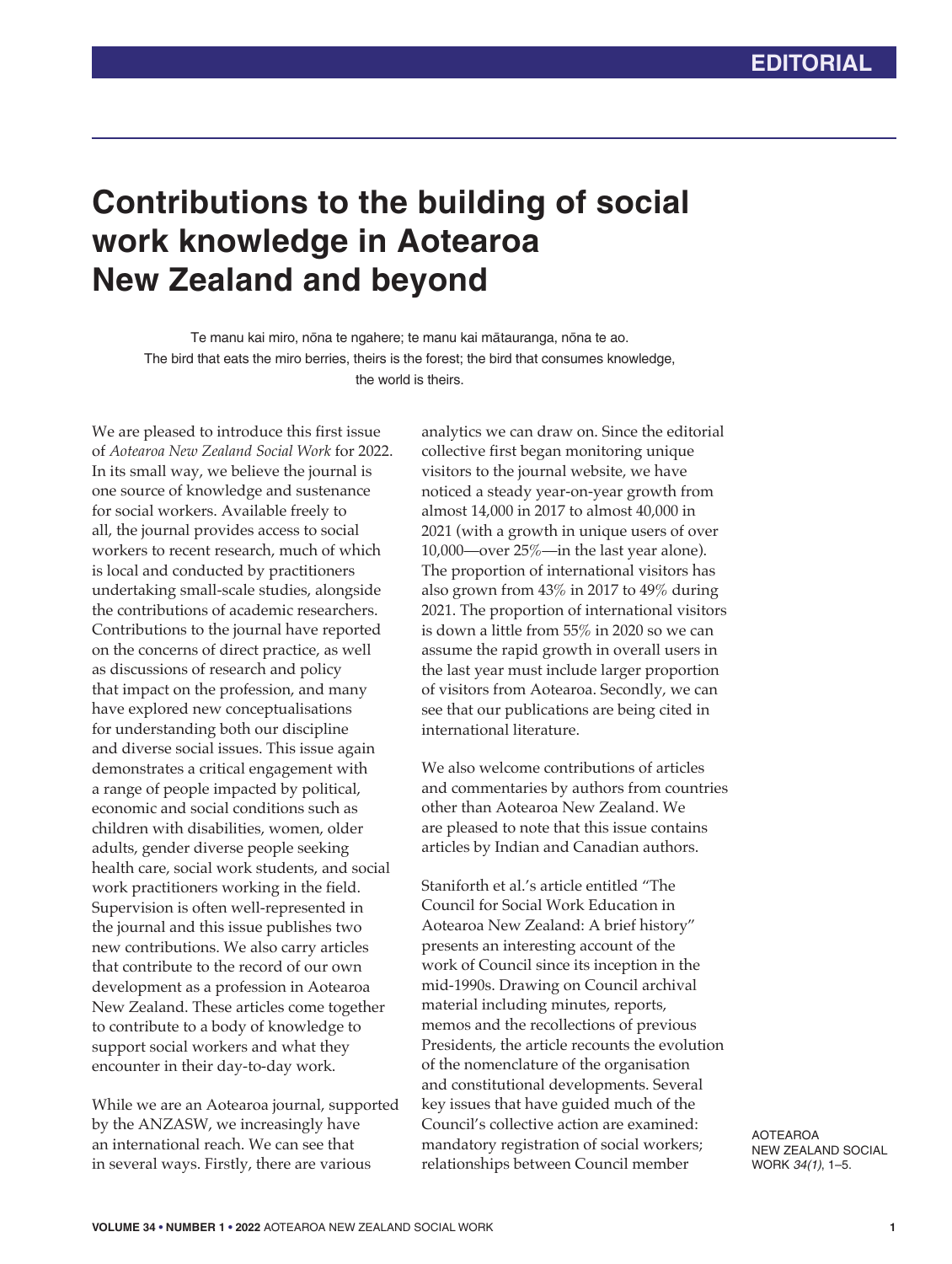institutions and wider sectoral groups such as the Social Workers Registration Board; resourcing of the social work education sector and the Council itself; and bicultural commitments. While the Council membership have not always agreed on a variety of matters their collaborative endeavours are occurring in an environment where they are competing for students; as Fraser, a previous President noted, the Council are "all concerned about the same things which gave us a common focus and drive". Staniforth et al. note the forthcoming changes in the polytechnic sector and the likelihood of a shift in relationships and power in the Council. Increases in the fees of the international associations to which the Council belongs and no sign of adequate funding for the education sector by the Tertiary Education Commission are continuing challenges for the Council, along with other policy/practice issues.

Cox et al.'s article on student hardship reviews the literature relating to this pressing concern. Social work education, with its combination of classroom and fieldwork learning, presents unique challenges to students and their ability to access and survive their social work education. As student loans and allowances become more difficult to access due to constricted criteria, and their rates become increasingly inadequate in the face of steeply rising living costs, most students top up their income with paid employment during study. However, for social work students, the full-time nature of long periods of fieldwork placement makes this option unachievable, leading to intense hardship. Particular gaps in the research remain in understanding the intersecting effects of ethnicity, gender and disability and, in particular, the impact on Aotearoa New Zealand students of this phenomenon.

In the first of two supervision focussed articles, "Registered social workers' supervision across areas of practice in Aotearoa New Zealand", Kieran O'Donoghue reports on a quantitative study of social workers' experience of supervision. This article examines the supervisory experiences and views of registered social workers across the practice areas of statutory services, health and non-government organisations (NGOs). Drawing on data from 266 postal survey respondents, the article establishes a baseline for supervision across areas of practice in Aotearoa New Zealand and discusses the implications any differences have for the supervision of registered social workers. O'Donoghue found that supervision in health and NGO areas was more professional, clinical, cultural, reflective and involved more positive content within a more constructive supervision climate than supervision in the statutory area. O'Donoghue recommends that the significant difference in quality of supervision be addressed through changing the supervision climate, developing the capability and expertise of supervisors and separating professional/clinical supervision from line management.

In "Asking the 'dumb' questions: An evaluative survey of reflective supervision with statutory child protection social workers", Matt Rankine and Andrew Thompson draw on data from the pre/ post online evaluation of an action research intervention study with supervisors and supervisees in Oranga Tamariki (statutory children's service). The study contained three separate parts: development of a learning community with OT supervisors (Rankine & Thompson, 2021); thinking aloud in supervisor–supervisee dyads; and an online evaluation pre- and post-intervention of the action research study.

The aim of the online survey was to measure participants' supervision practices, and the extent to which perceptions of confidence, reflection, professional learning and resilience improved over time. The results from the survey demonstrated that social workers had increased confidence as they built reflective capacity, resiliency and improved their supervision practice. The study identified the importance of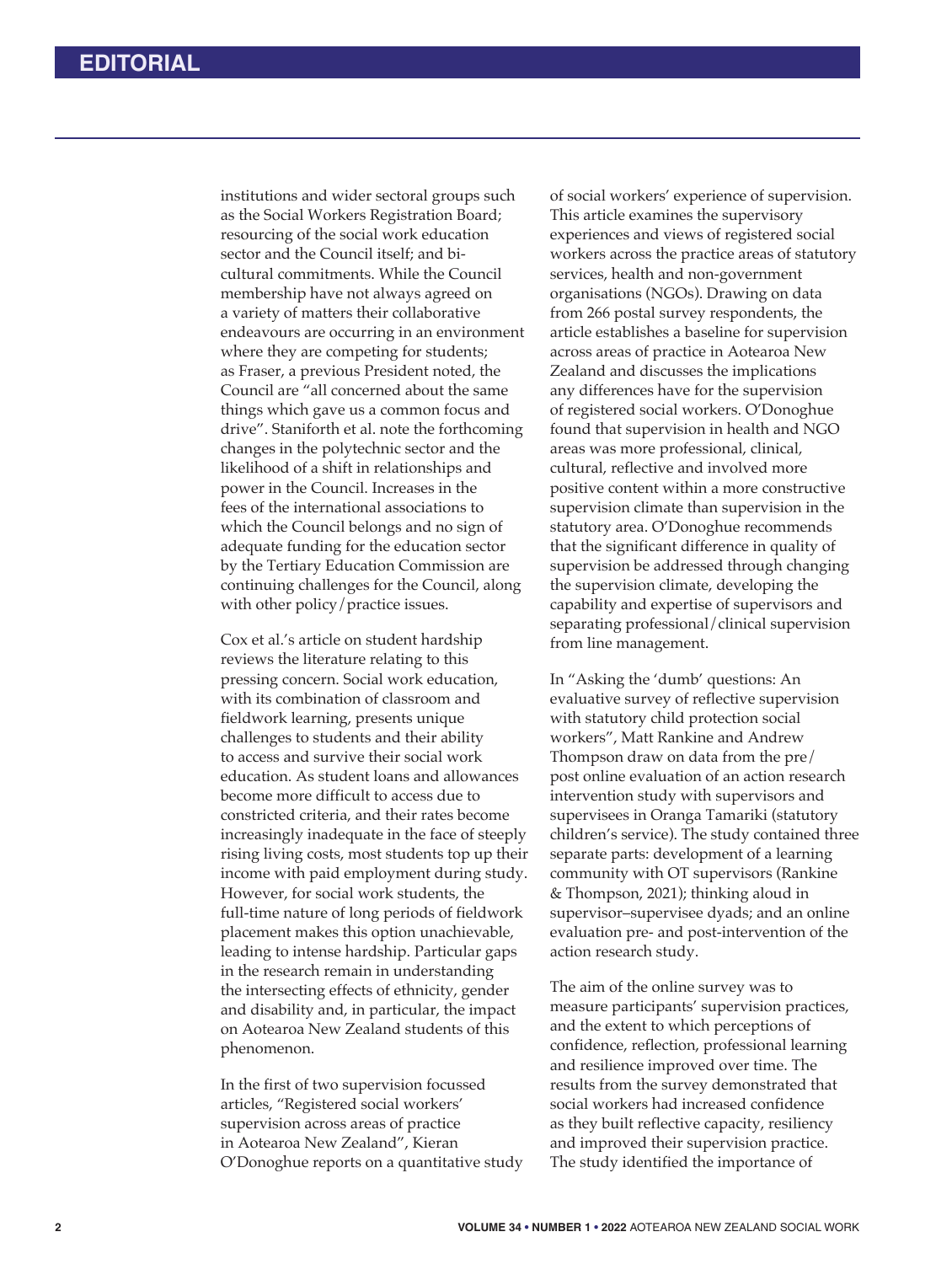developing learning spaces that enhance reflective supervision for supervisors and supervisees in child protection.

In "Responses to abuse, neglect, and trauma of children with intellectual disability: Experiences of social workers and health practitioners in Aotearoa New Zealand", Kim Simpson et al. report on a study which focused on exploring the experiences and perspectives of social workers and health practitioners to abuse, neglect, and trauma among children with intellectual disabilities. The authors draw on data gained via a focus group and a more in-depth exploration and investigation with four experienced social workers with the aim of providing a wider perspective of practice and policy issues among children with intellectual disability.

The findings show that, to ensure safety and implement support interventions, practitioners need to be equipped with knowledge about disability and its related needs. Furthermore, to influence significant change, a strong relational practice with children with intellectual disabilities, their whānau and family is vital. Simpson and colleagues urge social workers to draw on relational practice, socio-ecological frameworks, human rights and social justice, and advocacy to develop appropriate assessments and interventions to improve the wellbeing of children with intellectual disabilities.

In "Loneliness and boredom in residential care: Voices of older adults", Myunik Panthi Mail reports on a phenomenological qualitative study conducted through participant observation, in-depth interviews with 24 residents and key informant interviews with 10 staff members in a residential care setting in Aotearoa New Zealand. The findings emphasise the presence of loneliness and boredom in residential care despite the efforts made by the settings to provide activities and support. Staff and family support helped to alleviate loneliness and boredom and participants employed individual coping

strategies. Collaboration between social workers, health professionals, nursing staff and activities staff is essential to identify and minimise the risk of loneliness and boredom. Social workers need to identify concerns, limitations and problems that affect residents' participation in activities. Collaboration between social workers, care workers and activities coordinators is important in offering diverse and meaningful activities.

Francis et al. explore the personalities of single and married women in their quantitative study in India. The importance of studying married and single women in India has become more pertinent because of the changing attitudes towards unmarried women, increased literacy rate of women, and their involvement in politics and economic development. The authors suggest that there were no significant differences in personality between single and married women in their sample of 52 women. This raises questions about traditional views which suggest that women should be married and therefore that status attached to marriage should be challenged, including by social workers. Social workers, especially those working in women-centred practice, can support the agency and citizenship of women in Indian society. Social workers also have a critical role in ensuring genderinclusive practices are occurring at a microlevel, in communities, and also at the policy table.

In "It takes a village: Advancing attachment theory and recovering the roots of human health with the Circle of Seven Essential Needs", Mike Sosteric and Gina Ratkovic (Canada) note that Bowlby's attachment theory (AT) remains a popular way to understand infant, child, adolescent, and even adult and family dysfunction. However, they argue that attachment theory is a reductive theory that ignores a wider range of human needs and has caused significant hardship and trauma. AT develops within Eurocentric and ideologically rooted presumptions that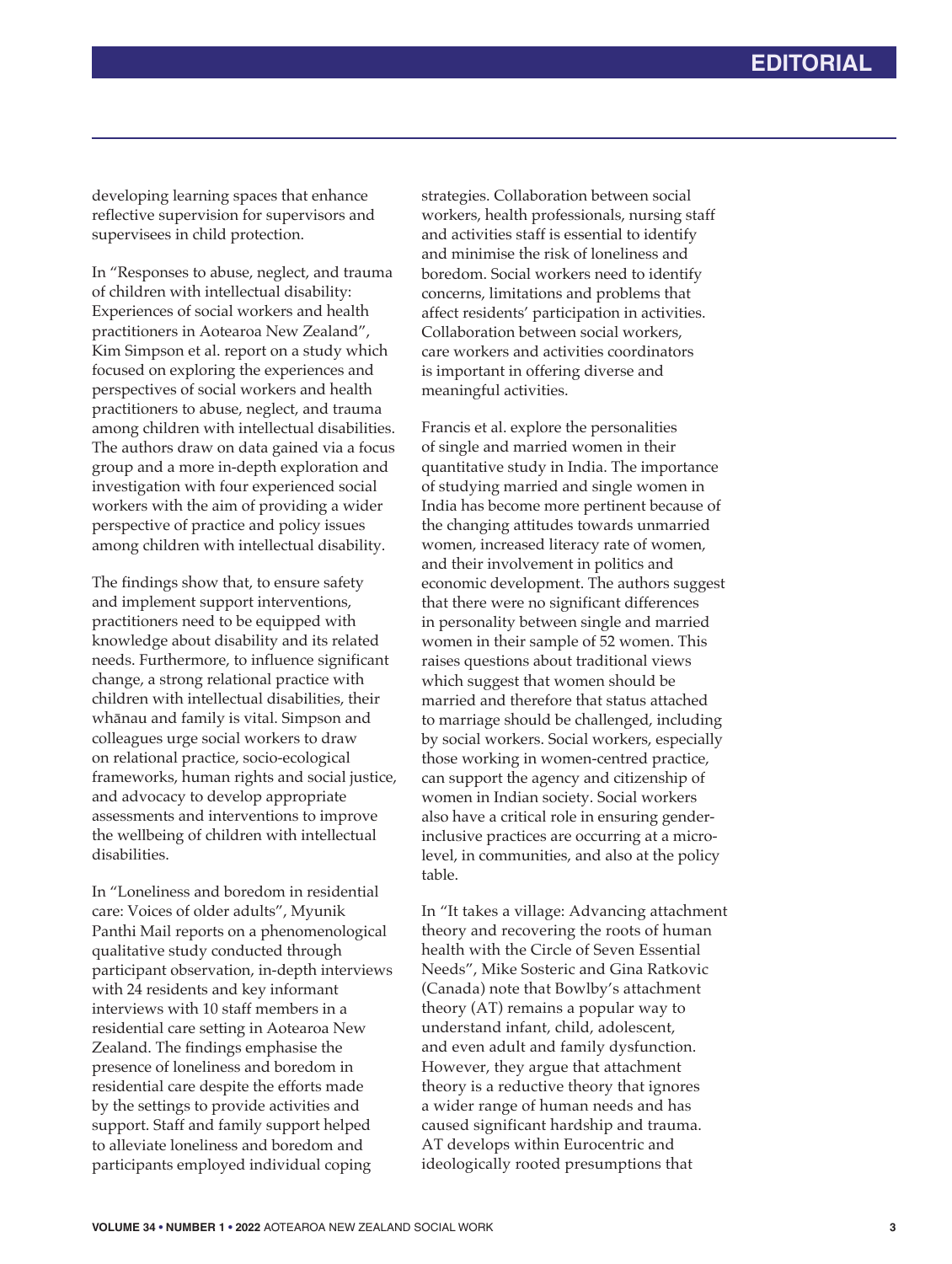existing capitalist socialisation processes (processes that foreground gender, a gendered division of labour, individuality, self-sufficiency, independence, and early detachment from parents and family) are necessarily an advance over earlier, more collectively oriented, systems. The authors note the importance of recent scholarship that is beginning to ask critical questions about the dominant European systems of socialization of children.

In this conceptual article, Sosteric and Ratkovic suggest the replacement of AT with a less ideological, healthier, and more empirically informed approach to socialisation and social care—one that might help us explore how to build a society capable of actuating the full potential of all its citizens. Sosteric and Ratkovic assert that the only way to actualise full human potential is to move the locus of human health and full development away from a single woman, or even a single nuclear family, to a village, a community, and a society that understands the complexity of human needs.

There are three viewpoint articles in this issue. First up, in "Challenging the status quo of gendered cancer care", Lizzie Waring notes that LGBTTQIA+ users of health services are at a higher risk for certain cancers yet access relevant screening and healthcare less frequently than cis-gendered, heterosexual women. Literature reports fears of discrimination and experiencing disrespectful care from health professionals. Women's Clinics in health endorse a gender binary, with an assumption of cis-gendered heteronormativity. Waring argues that, as social workers, we have responsibilities under the Code of Ethics and our SWRB Core Competencies to advocate for change and challenge the status quo.

Maddison Little also explores genderaffirming health care in her viewpoint: "Is banning conversion therapy enough? Aotearoa New Zealand and access to

gender-affirming healthcare". Little notes that recent legislation before the New Zealand Parliament has promoted much discussion of conversion therapy acknowledging that it causes harm and is linked to serious mental health issues. Little conducted a literature search to explore what information is available in Aotearoa New Zealand, and internationally regarding conversion therapy and access to genderaffirming healthcare. She found that, despite this practice presenting a significant health issue for transgender and non-binary people, it is under-researched in Aotearoa New Zealand, particularly in social work. She makes some recommendations for future social work investment in better advocacy for transgender and non-binary people.

Tim Dare's contribution responds to an article published in this journal in 2021 (Gulliver et al. 2018). Dare's commentary is prompted by Gulliver et al. (2018) which contributes to both practical and academic interest in social licence. In "Qualitative research: Surveys, social licence and the integrated data infrastructure", Pauline Gulliver and her co-authors explored the social licence to include data in New Zealand's integrated data infrastructure. In the course of doing so, they advance a specific definition of social licence. Dare writes to argue that this definition cannot be an adequate definition of social licence due to conceptual difficulties.

There is a growing literature on the myriad ways that Covid-19 has impacted on social work practice and education. We are pleased to add another brief practice note to record some of the innovative responses to the pandemic. In a practice note "Community connections—A wellbeing response to supporting staff during the pandemic 2020-2022 in Aotearoa New Zealand" Emily Sheffield et al., of Community Connections, Aotearoa New Zealand, report on an intervention designed to support staff working remotely during a Covid-10 lockdown in 2021.